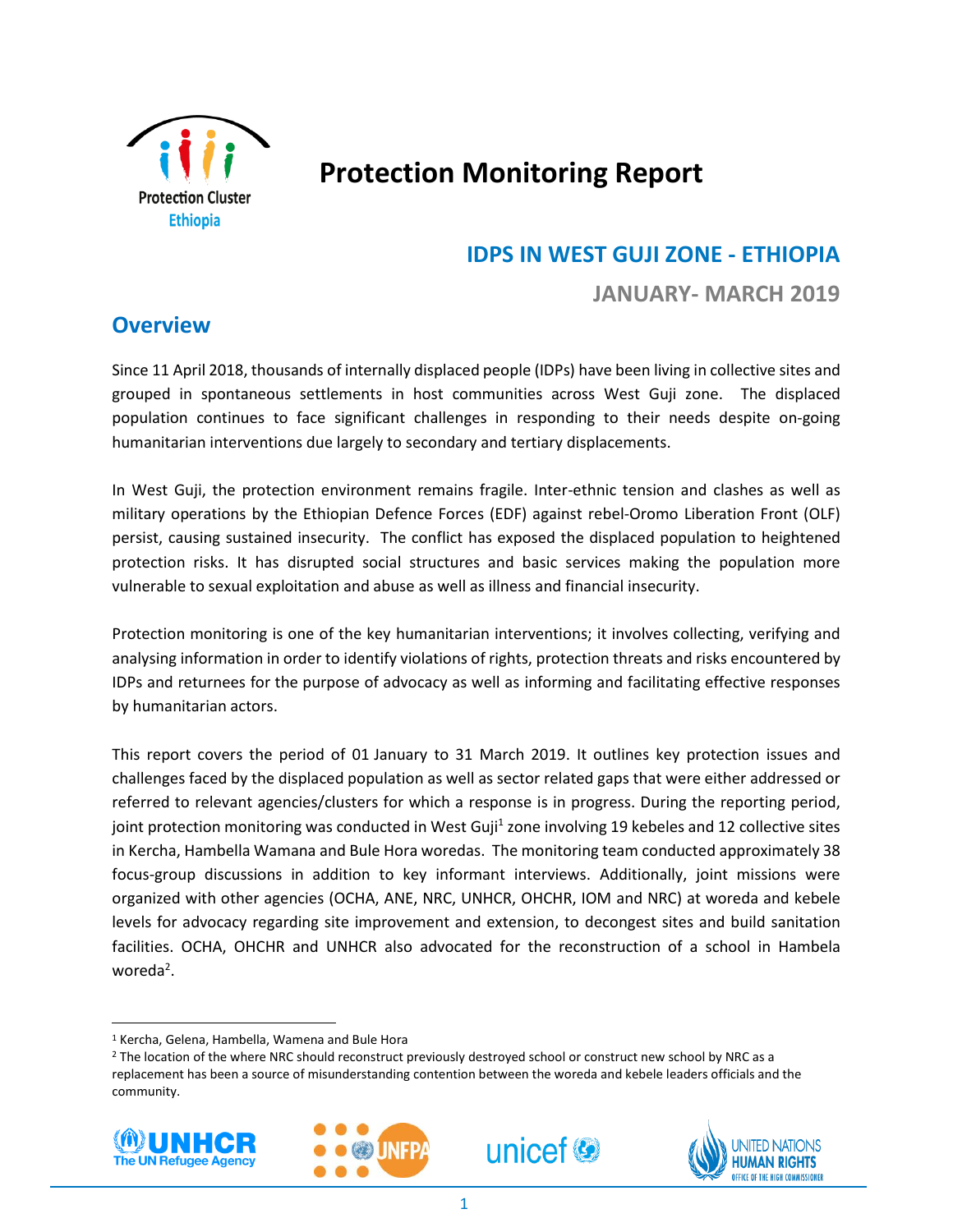## **Security**

Volatile and unpredictable security situations plagued the Joint Protection Monitoring Project in the month of January. Protection monitors found themselves stuck in Bule Hora City for much of the month because of reported clashes between the EDF and the OLF. The protection monitors used this time to foster relationships with local government officials, university professors and cluster members in Bule Hora while their movement was restricted.

Peace talks initiated by traditional leaders between EDF and the OLF forces continue to face setbacks which has instilled a lack of confidence within the IDP community that a resolution will be agreed upon in the near future. In February, sporadic and recurrent attacks by unidentified armed groups and other security incidents produced new displacement in the region while creating wide spread fear among those already displaced. Subsequently, the security situation escalated in Kercha woreda where serious security incidents were observed, which suspended humanitarian interventions. Over the course of February, the security situation gradually improved, easing access for the on-going humanitarian and protection interventions in different woredas and kebeles. This improvement in the security situation continued through the month of March.

### **Key Findings**

### 1. **Population Movement**

- Among the IDPs reached, women reported attacks and alleged sexual assaults by unidentified groups<sup>3</sup> while on their way to fetch water and firewood. IDPs also reported threats and verbal abuse by the host community. For example, in Kercha, IDPs were allegedly threatened verbally by the host community to vacate farms as the farming season is approaching.
- Reports were received that youth groups (Qeros) chased some of the IDPs from their homes in places where there are no federal security forces in some kebeles in Bule Hora and Gelena woredas. The homes of IDPs were reportedly burnt, livestock and crops destroyed, farming tools looted. The Qeros also targeted woreda officials, which restricted their abilities to react and move in these areas.
- It was reported that some IDP men relocated to areas where daily labour positions were available and accessible.
- In February, IDPs residing on a private plot in Bule Hora woreda (Hera Kurto Kabele/Hera Elto collective site), were evicted by the owner forcing them to move to another collective site.
- In March, population movement (displacements and returns) in West Guji was dynamic and fluctuated constantly. Given significant movement of IDPs, population figures were inconsistent among key informants such as DRMO and IOM DTM. 1,620 Gujis displaced within Hambella

<sup>3</sup> It was also alleged that host community, youth and vagrants committed sexual assault against IDPs. Who is committing these sexual assaults remains unverifiable.



l,





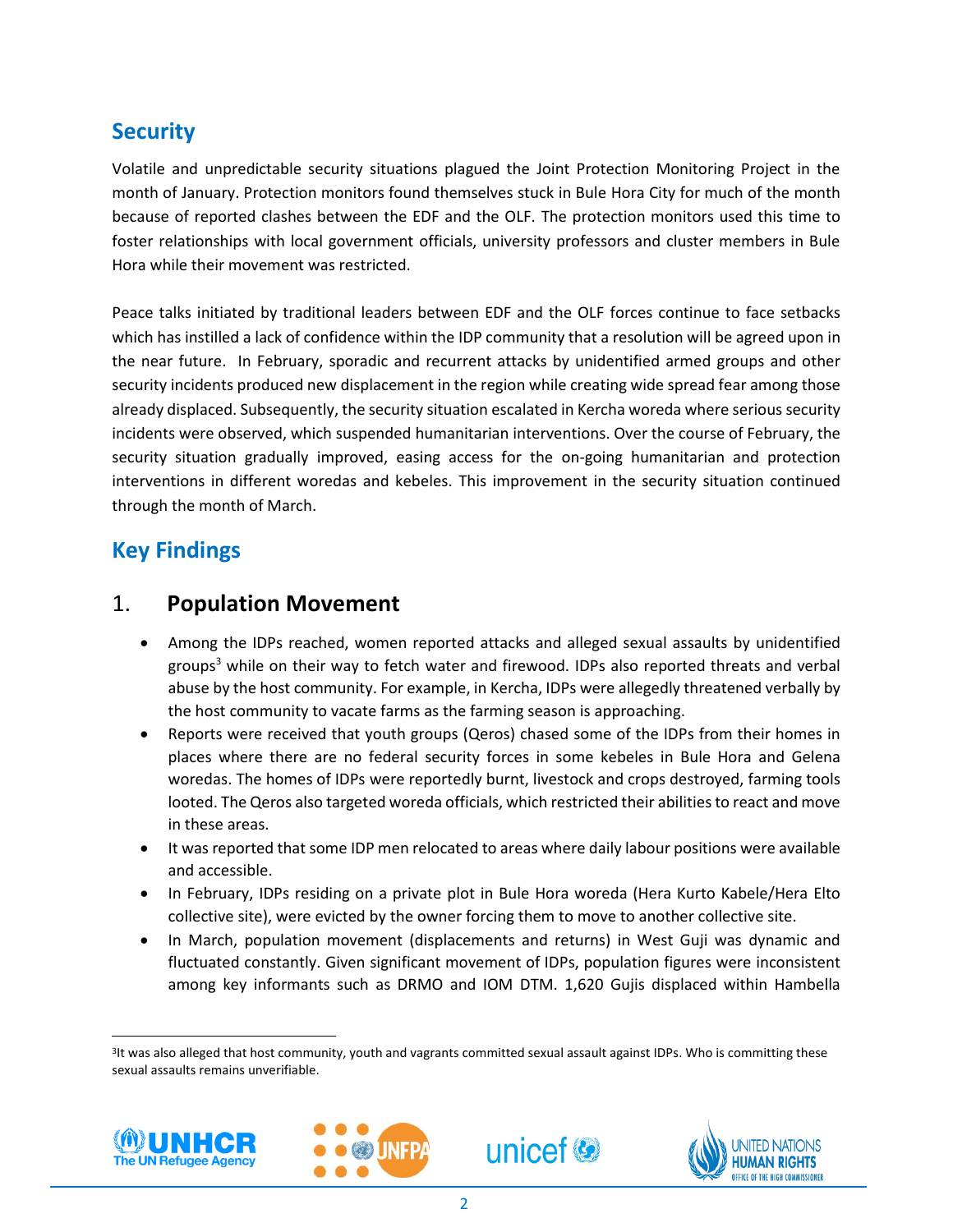Wamena settled in three new collective sites<sup>4</sup> in Bule Hamballa kebele; the sites are yet to be recognized by the authorities. Initially, the IDPs were residing in kebeles bordering the Gedeo zone where the security situation is still tense.

- According to key informants (DRMO, woreda and kebele officials), the population in collective sites increased significantly<sup>5</sup> because IDPs migrated from host communities to collective sites to receive humanitarian assistance. Collective sites were already congested before the arrival of these IDPs and continue to be so. The sanitation facilities continue to be insufficient as IDPs move from the host community to collective sites. Similarly, partners recorded secondary movements of returnees from the host communities to collective sites due to security threats by the host community and unknown armed groups.
- Some IDPs are moving to and from host communities and places of origin to check on their properties and/or to see if they can return back sustainably. It is worth mentioning that the duration of "go and see visits" ranges from one to three days. Usually it is just one member of the family (woman or man) who travel on the go and see; the rest of the family is left in the area of displacement. Additionally, it was reported that some families are separating voluntarily (E.g. some family members remain in collective sites while the others return to their places of origin). Typically the children remain with one parent or members of the community in place of displacement, but some children are reportedly leaving their IDP parents to live in kebeles are more familiar with.

#### Situation of Return

- As of March, the Federal Government has yet to activate the strategic return to address internal displacement in West Guji and Gedeo zones. However, the zonal administration and local authorities are encouraging IDPs to return to their places of origin without making any arrangements and at times without ensuring security. They oblige IDPs to collect food assistance in their places of origin, this has resulted in IDPs travelling several kilometres to collect food, which sometimes is looted on the return journey by unidentified groups. This has particularly been challenging and inaccessible for persons with specific needs including for the elderly, pregnant and lactating women and people with disabilities. It was reported by partners that IDPs are also returning to kebeles in Birbissa Kajorwa woreda, however, the information cannot be verified as movement is restricted due to insecurity in the area.
- The prospect of return continues to seem unlikely due to the volatile and unpredictable security situation. Furthermore, the conditions in places of return are neither appropriate nor aligned with the principles of return<sup>6</sup>.
- During FGDs and individual interviews, IDPs expressed reluctance to return to their areas of origin due to security concerns<sup>7</sup> and/or because of loss and damage of properties and houses. It shall be stressed here though Guji IDPs are more determined not to return to Gedeo zone while Gedeo IDPs and IDP returnees are willing, but also reluctant to return until some preconditions are met.

<sup>&</sup>lt;sup>7</sup> Fear of recurrent inter-ethnic tensions and attacks by geros.



l,







<sup>4</sup> Kalacha (596 persons); Badesa (269 persons); Bule Mata Arba (755 persons)

<sup>5</sup> Source: kobo = February (15,321 persons) and March (18,773 individuals)

<sup>6</sup> Dignity, safety, voluntariness and sustainability.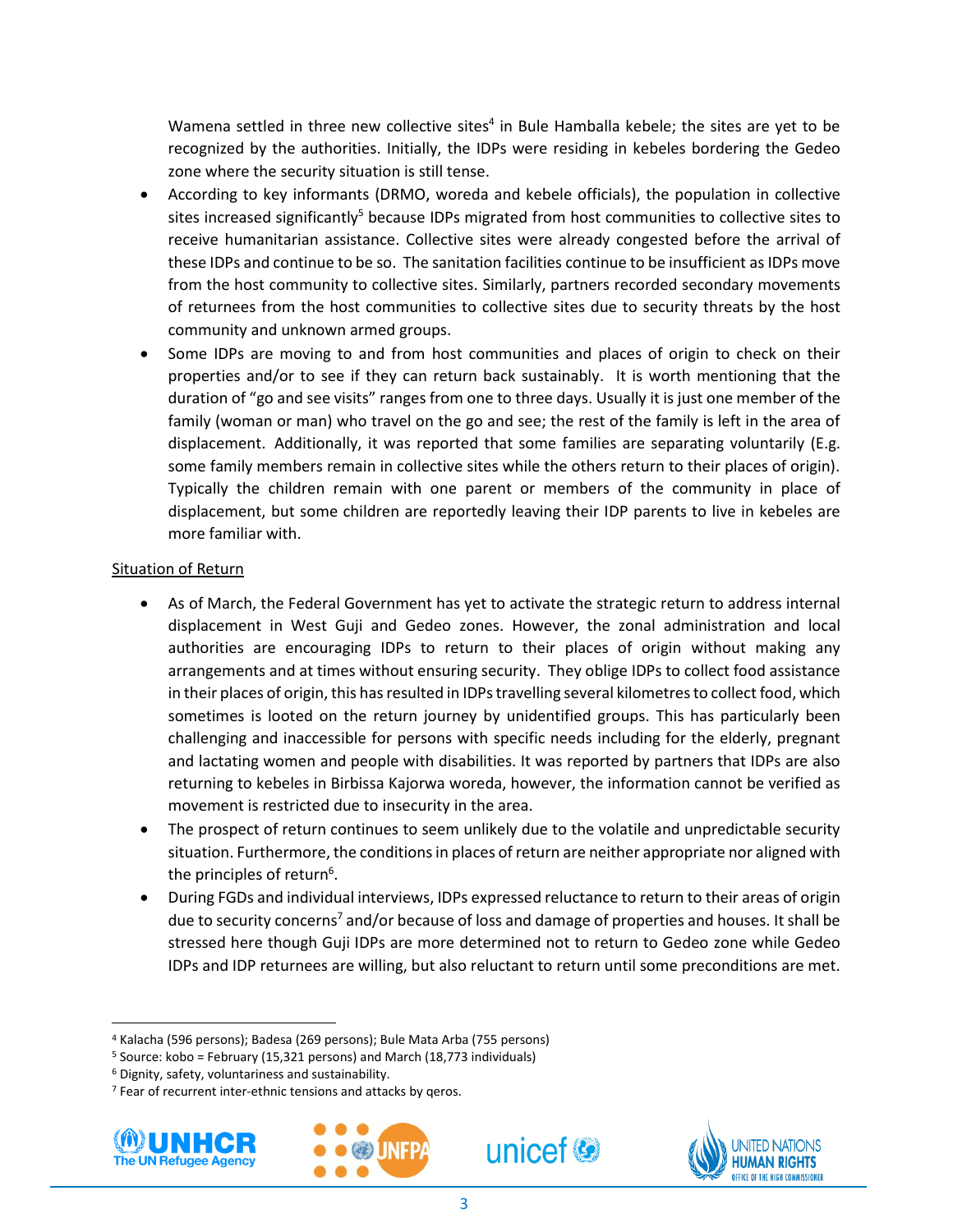- Some IDPs (both Gujis and Gedeos) reported the illegal occupation of their properties by host community members, which might be a cause for new tension if they return.
- Seemingly, Gelena woreda have a large number of returnees (mostly Gedeos) from Gedeo and West Guji who were reported to have returned since September 2018 following the request by the officials for IDPs return. It is important to mention that despite returning to their place of origin, some of them are living in the host community or collective sites because their houses are uninhabitable.
- Some IDPs conducted "go and see visits" to check on their land, home and properties, while others moved closer to their homes to observe the situation. Such is the case with a group of 25 HHs in Kercha who returned to their village but are still living in a collective site.
- A group of IDPs residing in the host community of Bule Hora woreda wished to settle in West Guji and they initiated discussion in February with the kebele leaders to formalise this request. The IDPs are still waiting for the response from the kebele leaders.

#### Safety and Security

- In February, within the woredas (Kercha, Gottiti and Hambella Wamena), allegedly, OLF carried out human rights violations and abuses such as assassinations and kidnappings against IDPs. The monitors received reports that two women were allegedly killed by OLF in Birbirsa Kojowa woreda. Accusing them of being spies, OLF allegedly sporadically attacked against government officials and the EDF. The security incidents caused new and secondary displacement. This delayed humanitarian interventions including food distribution in Kercha until it was safe to travel. Furthermore, the host community in Hambella Wamena woreda allegedly threatened the IDPs there, accusing them of being spies and supporting the EDF.
- In February, a fire left IDPs stranded without shelter and lifesaving assistance for weeks in one of the collective sites in Hera Lipitu kebele, Bule Hora woreda. IOM has started the rehabilitation and reconstruction of shelter and sanitation facilities at the site.
- According to the authorities, tensions between the host communities and IDPs in the Bule Hora woreda subsided in March. Authorities have claimed that bandits are the current cause of insecurity and not the result of ethnic tensions. In contrast, key informants disclosed that members of the host community (ethnic group not identified by informants) are seemingly preparing for another conflict, it is rumoured that they are allegedly selling their belongings to buy weapons.
- The security situation in Hambela Wamena woreda has partially improved but there are still few kebeles located around the border with SNNPR like Sike and Goru Bedesa where ethnic tension still exists. While returnees have settled in Gelena woreda, the sustainability of peace is affected by security threats (sporadic attacks and theft of property) on the population by bandits (Duriye in Amharic), who according to the woreda and kebele officials are beyond the control of the security forces in the area.
- In March, the security forces and representatives of the zonal and woreda administration initiated a process of reconciliation. The implementation and success of the process is yet to be seen.
- In Bule Hora woreda, Sakicha kebele, on 27 March, authorities arrested one IDP who was protesting against the unfair food distribution by the kebele leaders.







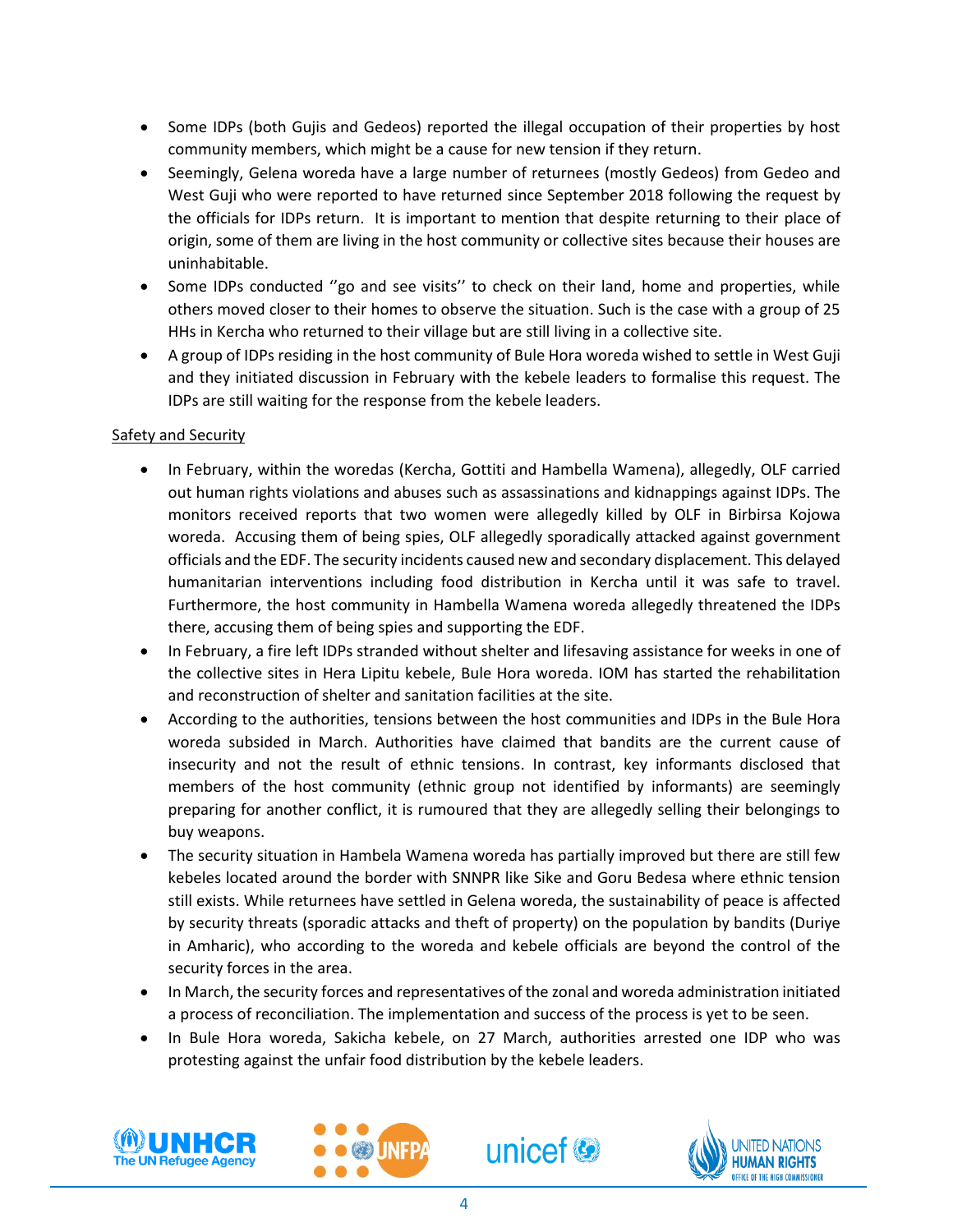## **2. Protection and Human Rights Concerns**

#### Capacity Development

- Capacity building of local authorities was carried out by OHCHR from 21-22 March on "Basic human rights, protection and human rights principles, rights of IDPs and other vulnerable groups and the role of human rights in peace building, conflict mitigation and resolution". The targeted beneficiaries were officials from six WoWCYA, ZoWCYA and woreda administrators. The training was well received by 45 participants including 18 female and committed to apply the knowledge acquired in their work.
- Meanwhile the daily coaching and capacity building of protection monitors was facilitated by UNHCR and OHCHR mainly on the protection of IDPs and Sexual and Gender-Based Violence (SGBV). Moreover, protection and human right mainstreaming for UN agencies and humanitarian partners has continued with a joint effort between UNHCR and OHCHR.
- There continues to be little effort by local government officials to hold perpetrators of human rights violations/abuses accountable. There has not been a single known prosecution during the reporting period.

#### Child Protection

- Key informants reported an average of 98 cases of child marriage in Gelena, Bule Hora and Kercha woredas. The child protection partners (Imagine 1 Day and the ZOWCA) are addressing the issue in collaboration with WoWCYA. They are conducting sensitization sessions and trainings of IDPs/host community and kebele leaders. However, it is worth mentioning that child marriage has been a common practice in the region, even prior to the displacement. It may now be more prevalent due to the negative effects of conflict and displacement.
- The head of WoWCYA reported there are 953 unaccompanied and separated IDP children, including orphans, identified and supported by child protection partners in Kercha woreda. Moreover, 205 separated children have been reunified by Imagine 1 Day with family or caregivers with at least one parent through the support of kebele officials since the conflict receded.
- Kebele officials reported the identification of 200 children without adult care in Ela Farda kebele, Kercha woreda in addition to 953 unaccompanied and separated minors mentioned above. These children initially resided with their parents and family members as IDPs in Gedeb woreda in Gedeo zone. Reportedly, the children returned to Kercha (original place of origin) as they are familiar with the environment and society. The children are currently living in difficult conditions within the host community while working in coffee farms as daily labours to sustain themselves. Their parents have remained in Gedeb. Due to the tense security situation, which has restricted movement, there is no humanitarian accessin the area, making it difficult to document and assess the needs of these children.



l,





**JUNFPA**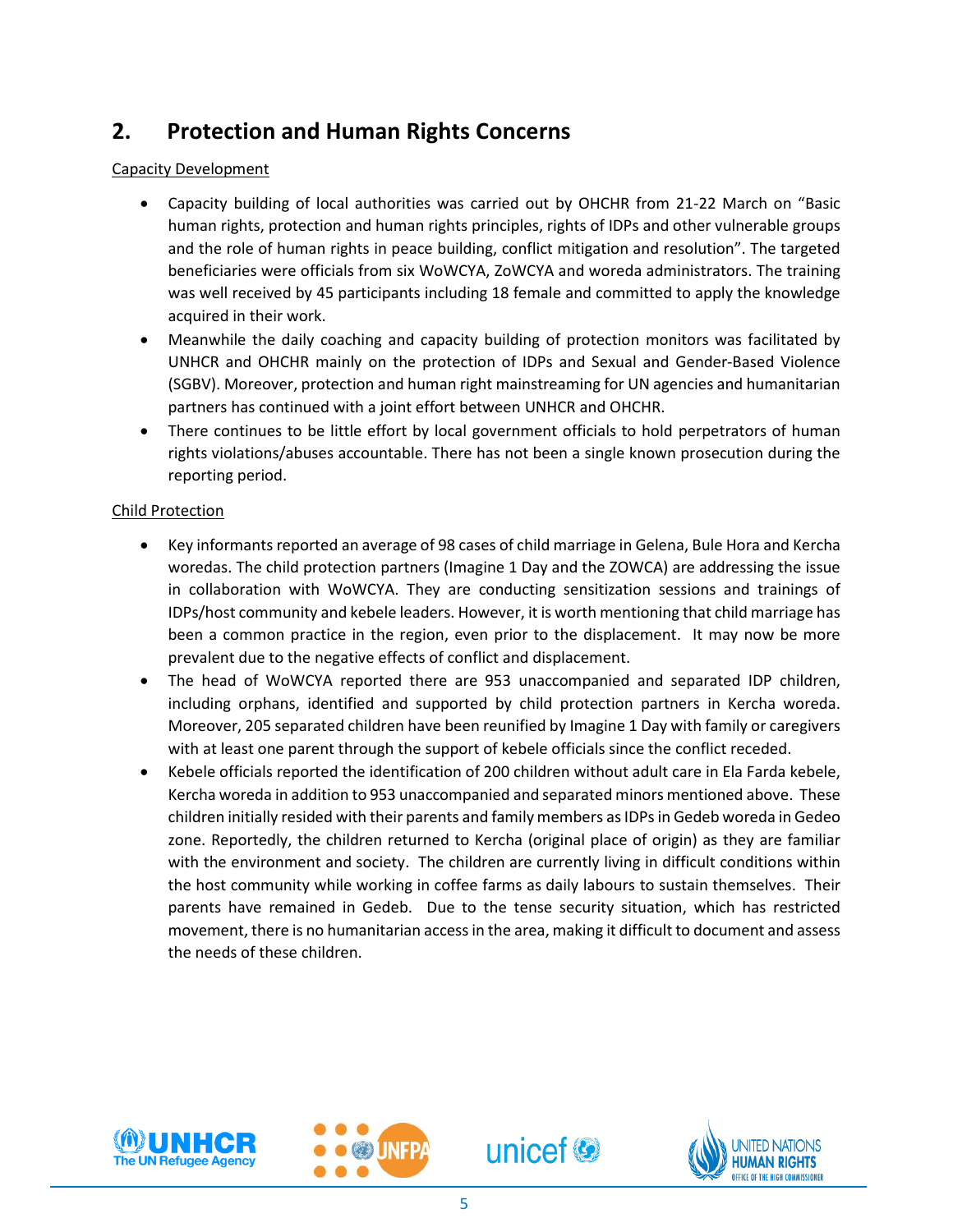#### Sexual and Gender-Based Violence

- During focus group discussions held mainly with women ages 19-55 years, they reported two cases of rape and three cases of attempted rape in Bule Hora and Gelena woredas. These cases were referred to appropriate actors to respond. Nevertheless, no information about the alleged perpetrators was provided and the survivors did not press charges or report the incidents to the police or justice departments. Reproductive health and Post Exposure Preventive Treatment (PEP) kits are available at six health posts in all six woredas <sup>8</sup> and the Kercha Hospital. UNFPA has also deployed seven SGBV officers in the six woredas to assist WoWCYA and ZoWCYA.
- It has been reported that inter-ethnic conflict has triggered divorces between mixed Guji-Gedeos families. As a result, most women were abandoned with their children without any source of income or assistance from their now ex-husbands. The exact number of such cases is unknown and will continue to be monitored.
- In Gelena**,** women specifically reported attacks and sexual assaults by bandits or vagrants (commonly known as 'Duriye' in Amharic) while on their way to fetch water and firewood, meanwhile kebele leaders advised them to walk in groups as they claimed the situation is beyond their control.
- Key informant interviews (Kerecha WoWCYA) reported some women have resorted to negative coping mechanisms such as transactional sex as a source of income. Meanwhile, UNFPA are working towards building the capacity of WoWCYA and ZoWCYA responsible for case management services for survivors of SGBV.

#### Housing, Land and Property

- Damaged houses were reported as one of the main reasons hindering return of IDPs to their places of origin.
- At Hera Lipitu kebele, Guji IDPs reported their land and other properties are occupied by Gedeos living in Gedeb woreda.
- Kebele officials conducted a damages and loss assessment in Ela Farda kebele and discovered that 336 houses were destroyed during the crisis. However, IDPs expressed concerns that assessments carried out by the government and humanitarian agencies do not lead to any response.
- In Ela Farda Kebele, Kercha woreda, Guji IDPs are occupying the houses left behind by Gedeo IDPs during the conflict. While the kebele official confirmed the issue, no action has been taken against those illegally occupying the houses.

### **3. Humanitarian Assistance and Protection Gaps**

#### Food

l,

 $\overline{\phantom{a}}$ 

 The shortage of food is critical among the IDPs as reported and observed by both partners and IDPs. The food distribution partners reported to have completed the  $4<sup>th</sup>$  round of food distribution at 95% and the  $5<sup>th</sup>$  round is underway. Lack of food distribution, delayed distribution, reduction

unicef<sup>®</sup>

<sup>8</sup> Gerba, Kellenso Mokonisa, Tore, Chalbessa, Kercha, Ela Farda





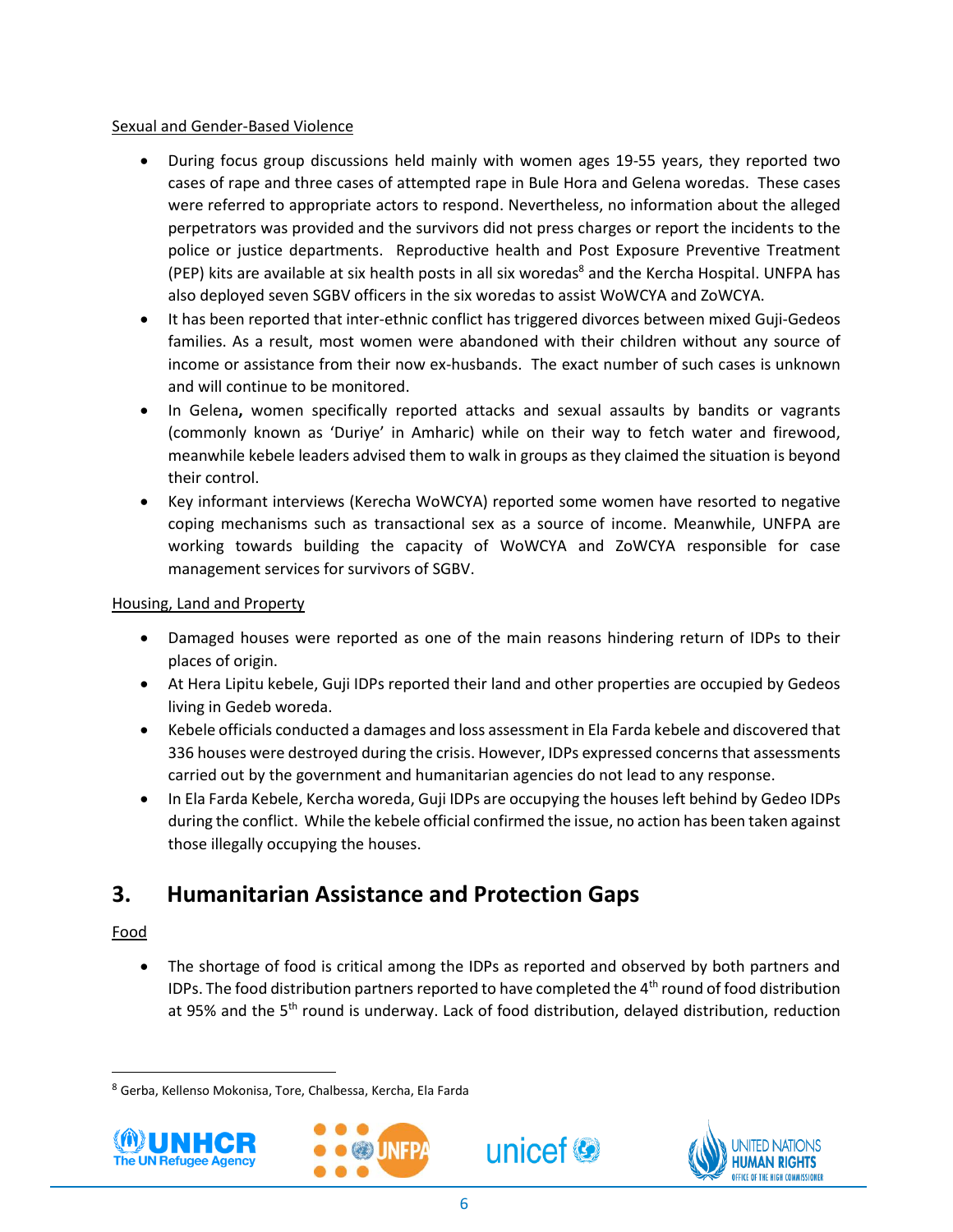in quantity of food, exclusion of beneficiaries and inclusion of host community members are the major problems identified by IDPs and returnees.

 Allegedly, the food distribution partners are not willing to implement the new targeting and registration guidelines. According to the new targeting guidelines, individual registration should be carried out prior to the distribution, partners claimed it will be difficult under the current time constraint. As many issues related to targeting are mostly from the food sector, the noncompliance of the partners will continue to affect the IDPs. It is imperative that an effective food distribution system is established involving partners in the registration and verification of beneficiaries as well as post-distribution monitoring. IDPs share many complaints about the fact that the targeted and registered beneficiaries are not real IDPs. Hence, the food remains a crucial gap even though food distribution has been completed.<sup>9</sup>

#### Health and Nutrition

- While some IDPs/returnees have access to free health services via mobile clinics (basic and primary health care), access is limited for those in Bule Hora and Gelena woredas who are required to pay up to 200 ETB for a medical or consultation card, laboratory and treatment. This high cost is forcing IDPs to resort to traditional medication and to limit medical consultations to emergencies only. The directors of the health centres confirmed that service seekers are expected to pay, except for pregnant women who are provided free medical care. Some kebeles still have free health services for IDPs and returnees upon the issuance of IDP status letters but such practices are not uniform and reliable across the kebeles monitored in the four woredas.
- IDPs travel long distances to surrounding towns for serious medical cases. Inaccessible roads and the lack of transportation options coupled with the ongoing ban on motorbikes are impediments to accessing medical services.
- IDPs lack basic information about the services available at the health centres in Kercha. This has prevented IDPs from accessing free services they did not know existed such as treatments for malnutrition, typhoid, typhus, scabies and measles. The Director of the health centre in Kercha recommended humanitarian agencies to lobby with the government to resume the provision of free medical supplies in order to include IDPs to the extent possible. The Health Cluster has confirmed health centres are without medical supplies.
- Following advocacy in February by protection monitors regarding IDPs in Bule Hora woreda, the kebele officials agreed to resume the issuance of IDP status letters which will enable IDPs to get access to free health services in both Hera Kuto and Hera Lipitu kebeles.
- The closure of several health centres in Kercha woreda in March as well as the unaffordable cost and long distances (up to 50-60 kilometres in some cases) continue to limit IDPs/returnees access to health facilities/services. Additionally, the WHO reported 189 health centres have become nonoperational in Kercha woreda due to insecurity. This has forced some pregnant women to deliver at home without proper medical treatment. Partners have been informed of this information.

 $9$  Notwithstanding, in places where food was distributed, complaints about delays (5-7 months) and uneven rations were reported. IDPs were provided with rations for three persons regardless of family size. In Gelena, some IDPs received food in February while others were provided with only one commodity (lentils). The lists of beneficiaries allegedly included many members of the host community and leaving IDPs excluded. Unfortunately, there is no mechanism in place for appeal if IDPs did not receive food.



l,





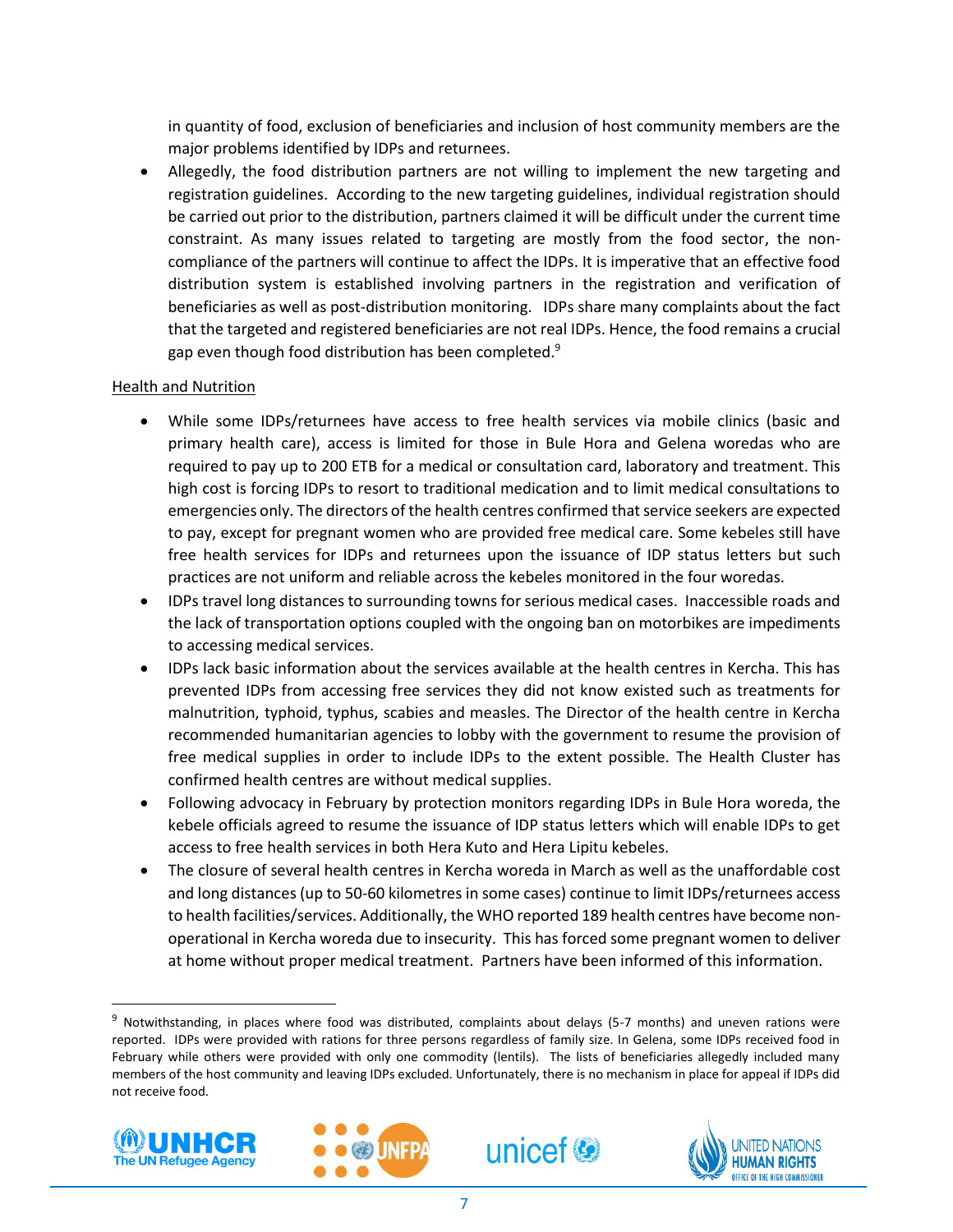- During focus group discussions held with women and girls, they reported absence of medication in most of the health centres in the woredas monitored. Although reported by women and girls, it is a general problem experienced by men and boys as well.
- Suspected cases of malnutrition were reported in Chorso Gulja collective site in Hambela Wamena woreda. The Nutrition Cluster announced an assessment in West Guji following reports about high rate of acute malnutrition in the area.
- In March, health workers reported suspected cases of tuberculosis in Sakicha kebele in Bule Hora woreda.

#### Education

- School aged children continue to have limited access to formal education because they lack educational records/documents, they missed enrolment deadlines and lastly because of the lack of school materials and supplies. Besides, frequent back and forth displacement has hindered the enrolment of Gedeo children in schools in West Guji woredas.
- Gedeo returnee and Guji IDP children are fully enrolled in formal education. However, it is reported that some of the children lack education materials, uniforms and other school supplies.
- The security situation is hindering access to education as parents fear their children will be assaulted while walking long distances to attend school. It is worth mentioning the case of Chorso Sodu site in Hambela Wamena woreda where children are walking to Sike kebele in the same woreda (the very place they were displaced from) to attend school; the distance varies between 15 to 20 kilometres which is putting the children at-risk to walk such long distances.
- The Education working group was activated and is chaired by OCHA, after interruption for a while to address educational issues facing children.

#### NFI and Shelter

- Shelter assistance is most needed as the rainy season is fast approaching and many IDPs continue to live in inadequate shelters.
- Site improvement including shelters and sanitation facilities is underway, however, partners are faced with challenges regarding land as they mostly belong to private owners who are unwilling to allow any improvement works.
- IDPs are in need of clothes, NFIs, agricultural tools, school supplies and dignity kits. Families have lost many of their belongings due to multiple displacements.
- IDP sites are overcrowded due to the arrival of more IDPs from the host communities. Specifically, there is a shortage of shelter in Mekane Eyesus site (Kercha 01 kebele) where people continue to sleep outside.

#### Livelihoods

- Woreda and kebele leaders requested humanitarian agencies to support IDPs/returnees with farming tools in addition to ongoing lifesaving services. Some returnees echoed this point and requested farming tools in order to resume agricultural activities.
- Meanwhile there are reports about some partners distributing cash as well as seeds and tools in Kercha and Gelena.







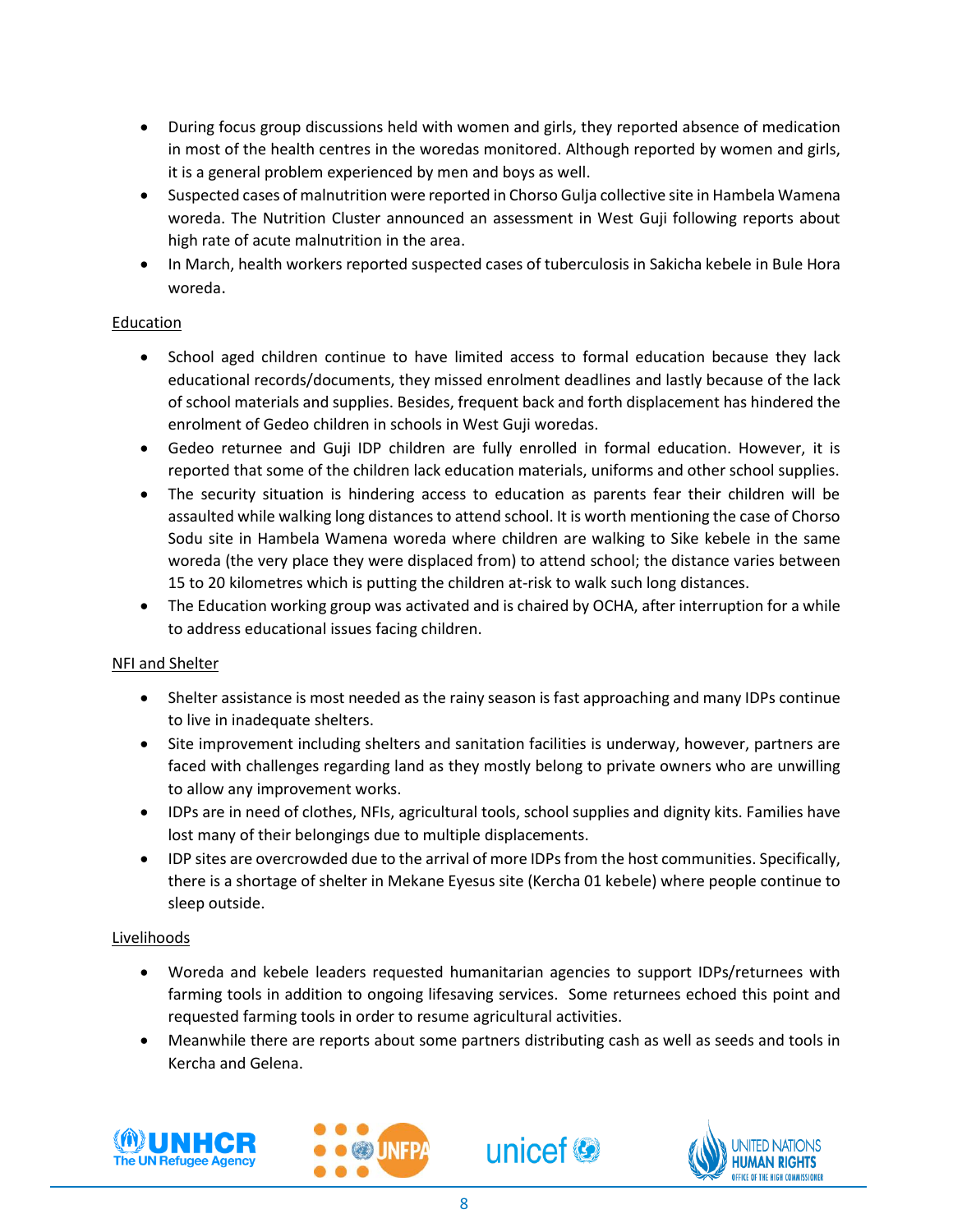- There is a shortage of latrines in the collective sites in Hambela Wamena and Bule Hora woredas. For instance, there are no latrines in Chorso Bule collective site.
- In Hambella Wamena, the foundation of six water tankers was constructed in three collective sites.
- Currently there is a serious lack of water in most kebeles. For example, in Ela Farda kebele (Kercha woreda) the existing water line is broken, water tankers planted by partners are not operational and water trucking was suspended. Consequently, women are forced to walk for more than 40 minutes to fetch water. This is creating a huge inconvenience and a protection risk for women particularly for girls, pregnant women, lactating mothers, persons with movement limitations such as older persons and persons with disabilities.

# **Challenges and Restrictions**

- Due to persistent insecurity, some kebeles remain inaccessible, which include Sakicha in Bule Hora woreda and Shamole in Gelana woreda.
- Most of the SGBV interventions (medical, legal, psychosocial) are limited at the woreda level or semi urban centres. Thus, these activities have limited or no impact at the kebele level. It is urgent to build a SGBV response strategy at the kebele level which will involve kebele leaders, IDPs/returnee committees.
- There is an apparent lack of accountability on alleged human rights violations and abuses.
- Access restrictions as a result of the volatile and rapidly changing security situation in the different woredas of West Guji zone have hindered protection monitoring activities, particularly in the month of January.
- UN staff are able to work within specified security window hours, which do not allow departure from Bule Hora before 8am. Return to Bule Hora must be by 4pm. With long traveling distances of up to a few hours to many locations in the zone, particularly Gelana, Abaya, and Hambela Wamena, and even parts of Kercha and Birbirsa Kojowa, these limited hours for security reasons restrict the possible time on the ground to conduct protection monitoring.

### **Recommendations**

#### Humanitarian Actors

- Develop information-sharing mechanisms with the community to ensure procedures for assistance provision is clear. To the extent possible, increased transparency in regards to criteria for selection of persons with specific needs among communities.
- Establish community-level complaints and feedback mechanisms, in collaboration with the PSEA Network.
- Develop targeted programming for unaccompanied women. Initiate socio-economic empowerment activities and facilitate access to livelihood support for women and girls to mitigate risk of GBV and negative coping mechanisms such as transactional sex, as part of multi-sectoral response, with a special focus on Female Headed Households.



l,







#### WASH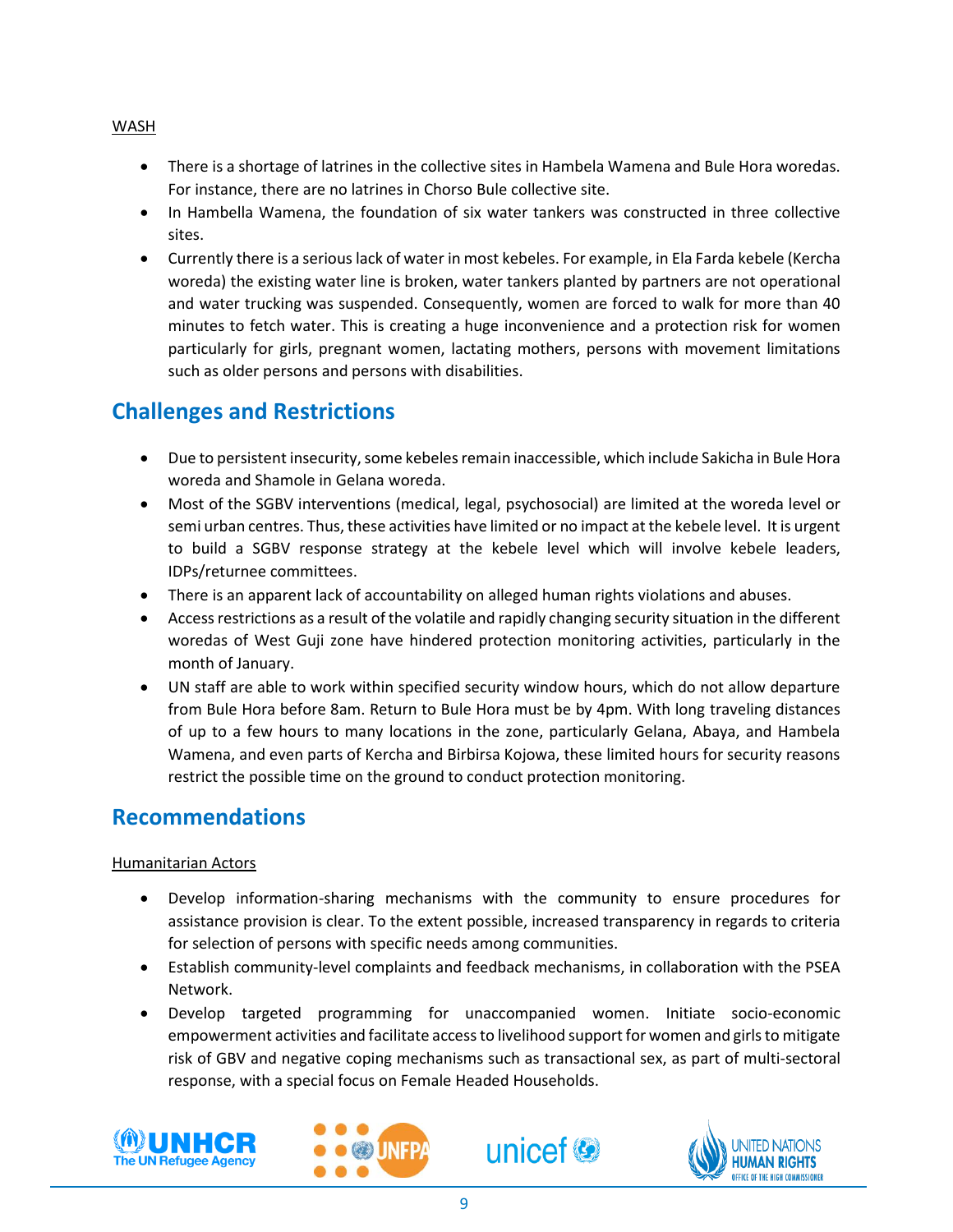- Lobby with the government to resume the provision of free medical supplies in order to include IDPs to the extent possible.
- As many issues related to targeting are mostly from the food sector the non-compliance of the partners will continue to affect the IDPs. It is imperative that an effective food distribution system is established involving partners in the registration and verification of beneficiaries as well as postdistribution monitoring.
- Continue follow up with the kebele officials who agreed to resume the issuance of IDP status letters, which will enable IDPs to get access to free health services in both Hera Kuto and Hera Lipitu kebeles.
- Humanitarian agencies need to support IDPs/returnees with farming tools in addition to ongoing lifesaving services.
- Follow up on the new food distribution targeting guideline that is being implemented in Kercha currently with the collaborated effort of CRS, OCHA, OHCHR and UNHCR.

#### Protection Cluster

- Regular joint reporting to consolidate findings and recommendations from the interagency Protection Monitoring project by UNHCR, UNICEF, UNFPA, OHCHR and produce a report on a monthly basis and share through the Protection Cluster.
- Protection Cluster in Bule Hora to maintain an updated service directory and referral pathways to facilitate safe and ethical referrals. The child protection referral pathway is currently being developed.
- Protection and human right mainstreaming, capacity building on basic protection and human right issues shall continue for humanitarian partners and local authorities.

#### Lack of Documentation & Housing, Land, Property (HLP) issues

- A HLP Working Group (HLP TWG) has been initiated at the National level in Addis Ababa. Next steps is to initiate a regional HLP WG in Bule Hora and Dilla, to bring relevant actors together regarding HLP issues and potential solutions.
- Protection monitoring teams to identify main types of vital events documents that IDPs are missing, then organise with government authority Vital Events Registration Agency (VERA), other government authorities (i.e. woreda officials) or relevant NGOs to hold information sessions with the IDPs on how to recover these documents.
- To advocate for the preparation and sharing of segregated data about IDPs and returnees by kebele authorities.

#### Psychological First Aid (PFA) and Psychosocial support (PSS)

 Training on PFA to be provided to protection monitoring consultants and other front-line humanitarian workers.

#### Child Protection/SGBV Sub-Cluster

 PSS programming to be prioritised, including scale-up of the number of partners and the quality of PSS activities.

unicef<sup>®</sup>





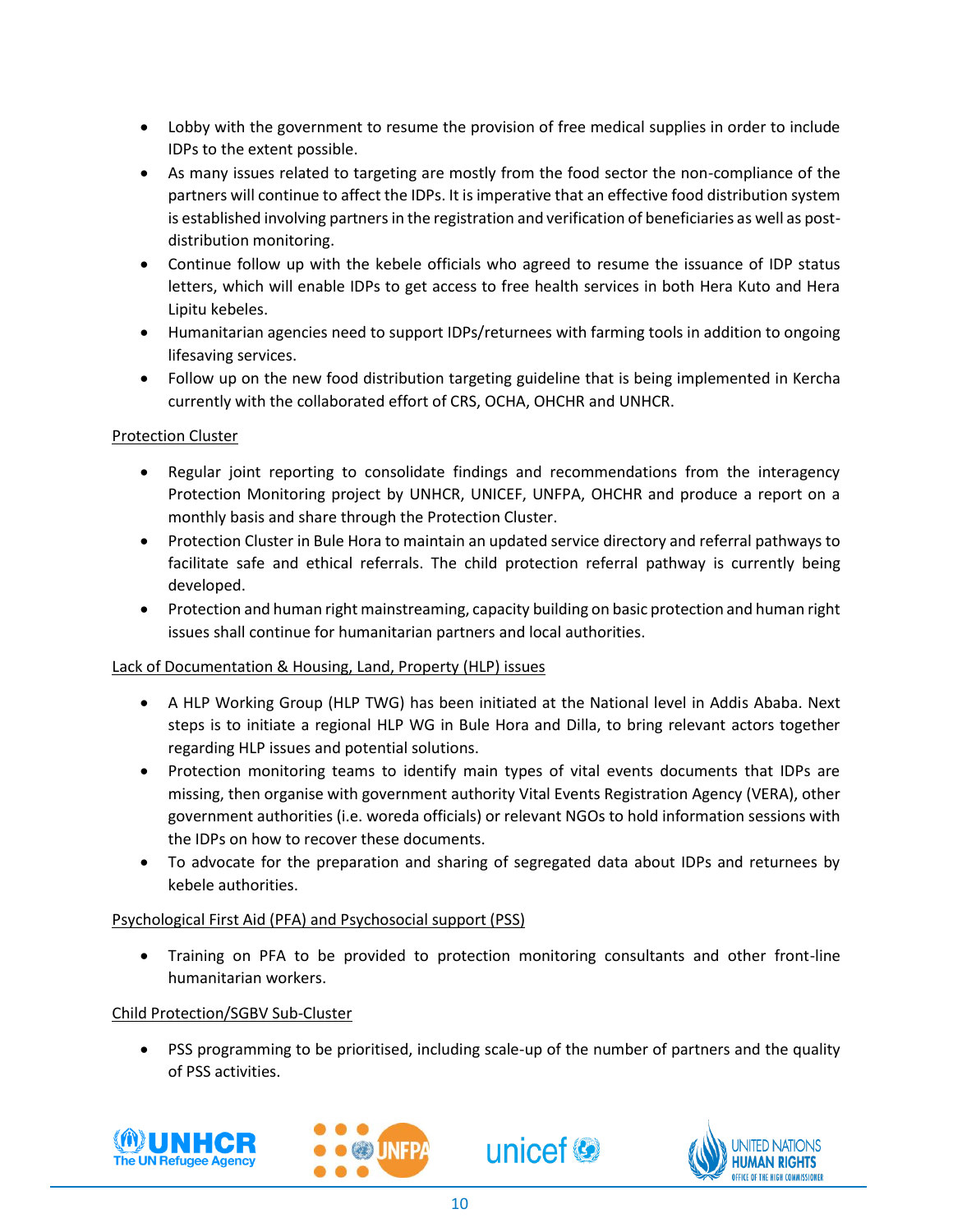- UNICEF and partners to continue to support community-based structures for identification and referral of children with protection issues, including unaccompanied and separated children.
- UNFPA continue to support capacity building and provision of case management by GBV assistant officers and referrals through women, children and youth affairs woreda offices.
- BoWCYA to continue registration, documentation and case management follow up of child protection cases, including family tracing and the provision of alternative care as required.
- Sub-cluster to ensure service directory is updated and circulated among all partners and finalize draft SGBV SOP to facilitate implementation of at least the minimum standards for prevention and response to GBV.

#### Human Rights Violations, including SGBV

- All allegations of human rights violations be referred to OHCHR for further verification and documentation, after obtaining the informed consent of the survivor, with a view to ensuring targeted responsive (or at least referral) measures are in place.
- All cases of SGBV to be referred in accordance with referral pathway/service directory for further support and service provision
- The protection monitoring team will refer for medical assistance, psycho-social support, security and safety and provision of legal aid, where desired with relevant service providers.
- The Protection Cluster in Addis Ababa and Bole Hora to engage and advocate with zonal, regional and federal level respective government bodies (kebele authorities, police, prosecutors and court) to ensure the accountability on alleged human rights violation cases.
- Organize and enhanced human rights knowledge for government officials and other interlocutors in order reinforce government obligations to ensure accountability on human rights violations.

#### Persons with Specific Needs

 UNHCR to develop their vulnerability criteria to identify persons with disabilities and serious medical conditions that will be issued with small cash grants.

#### Communications with Communities:

- Due to lack of information on food distributions, provide food distribution schedule and rations to all partners.
- Develop information-sharing mechanisms with the community to ensure procedures for assistance provision are clear. To the extent that it is possible, reasonable and safe, increase transparency in regards to criteria for selection of persons with specific needs among communities.
- Community-level complaints and feedback mechanisms to be put-in place in IDP locations.



l,





unicef<sup>®</sup>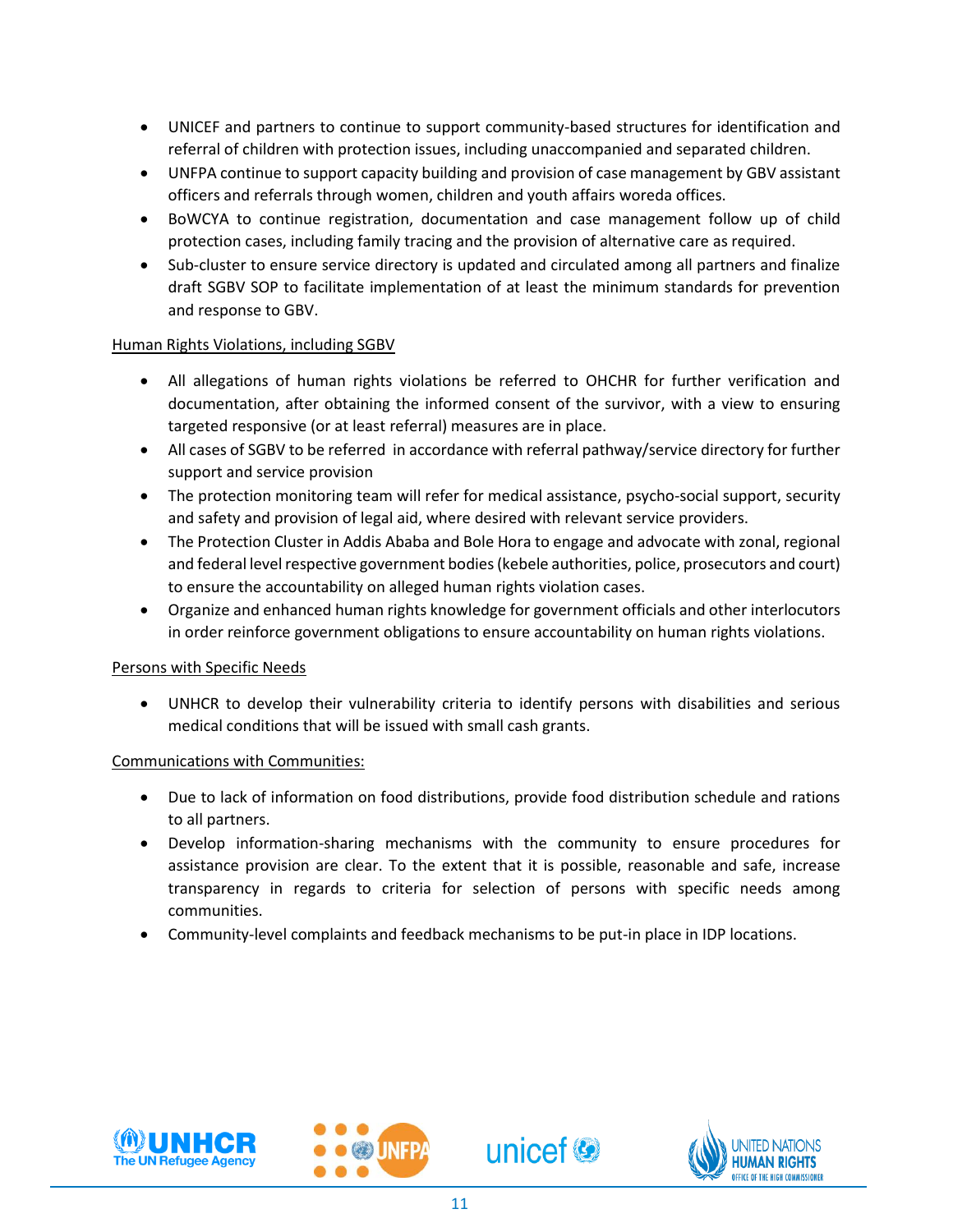# **Response Plan**

| <b>Action Item</b> |                                                                                                                                                                                                                       | <b>Focal Point</b>                                                                                    | <b>Timeline</b> |
|--------------------|-----------------------------------------------------------------------------------------------------------------------------------------------------------------------------------------------------------------------|-------------------------------------------------------------------------------------------------------|-----------------|
| 1.                 | <b>Multi-Sector</b><br>The findings on topics<br>(food, shelter, wash,<br>nutrition, education) are<br>brought to the attention of<br>the other clusters/EOC<br>members in regular<br>meetings                        | <b>National Protection Cluster to</b><br>share report with ICCG and EHCT                              | April 2019      |
|                    | Livelihoods / Cash                                                                                                                                                                                                    |                                                                                                       |                 |
| 2.                 | Initiate socio-economic<br>empowerment activities,<br>and facilitate access to<br>livelihood support for                                                                                                              | <b>National Protection Cluster to</b><br>share report with Cash Working<br>Group                      | May 2019        |
|                    | women and girls to<br>mitigate risk of GBV and<br>negative coping<br>mechanisms such as<br>transactional sex, as part<br>of multi-sectoral response,<br>with a special focus on<br><b>Female Headed</b><br>Households | West Guji Protection Cluster to<br>reach out to actors providing<br>livelihood assistance and/or cash | May 2019        |
|                    | <b>Health</b>                                                                                                                                                                                                         |                                                                                                       |                 |
|                    | 1. Cases of malnutrition<br>identified in Hambella<br>Wamana and Kercha                                                                                                                                               | <b>National Protection Cluster to</b><br>share report with National<br>Nutrition Cluster.             | April 2019      |
| 2.                 | Suspected tuberculosis<br>cases in Bule Hora woreda                                                                                                                                                                   | <b>National Protection Cluster to</b><br>share report with National Health<br>Cluster.                | April 2019      |







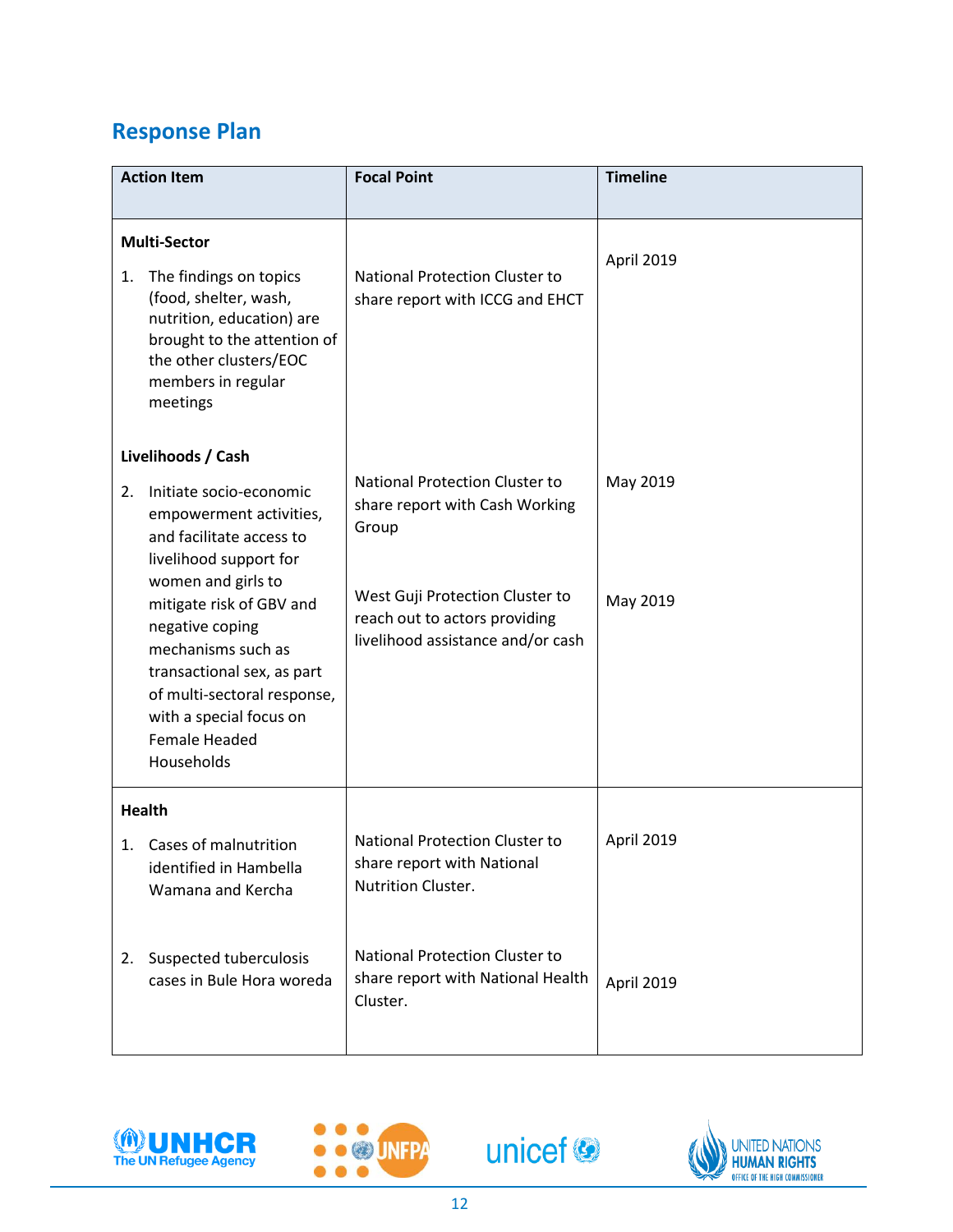|                     |                                                                                                                                                                 | West Guji Protection cluster to                                                                                                                                                                                                                                   |                 |
|---------------------|-----------------------------------------------------------------------------------------------------------------------------------------------------------------|-------------------------------------------------------------------------------------------------------------------------------------------------------------------------------------------------------------------------------------------------------------------|-----------------|
|                     |                                                                                                                                                                 | share with West Guji Health<br><b>Cluster and Nutrition Cluster</b>                                                                                                                                                                                               |                 |
|                     |                                                                                                                                                                 |                                                                                                                                                                                                                                                                   |                 |
|                     | <b>Child Protection</b>                                                                                                                                         |                                                                                                                                                                                                                                                                   |                 |
| 1.                  | Carry about verification of<br>the status of 200 children<br>(without adult caregivers)<br>in Ellarfa kebele and refer<br>cases to BoWCYA/UNICEF<br>as required | <b>Interagency Protection</b><br>Monitoring teams                                                                                                                                                                                                                 | April-June 2019 |
| 2.                  | Provide technical support<br>for PSS                                                                                                                            | <b>UNICEF PSS Consultant with</b><br>other organisations through the<br>Protection Cluster in Bule Hora                                                                                                                                                           | Ongoing support |
| 3.                  | Continued technical<br>support for child<br>protection case<br>management by BoWCYA                                                                             | UNICEF in coordination with child<br>protection partners in West Guji                                                                                                                                                                                             | Ongoing support |
| <b>SGBV</b>         |                                                                                                                                                                 |                                                                                                                                                                                                                                                                   |                 |
| 1.                  | Assessment be carried out<br>to identify Female-Headed<br>Households, including<br>those abandoned by<br>spouses in displacement                                | <b>Interagency Protection</b><br>Monitoring teams.                                                                                                                                                                                                                | May-June 2019   |
| 2.                  | Assessment on prevalence<br>of transactional sex work<br>in Hambella Womena<br>woreda.                                                                          | All allegations SGBV cases<br>referred to referred to respective<br>WOWCY offices, as per the<br>referral pathway for further<br>verification and documentation<br>with a view to ensuring targeted<br>responsive (or at least referral)<br>measures are in place | May-June 2019   |
| <b>Human Rights</b> |                                                                                                                                                                 |                                                                                                                                                                                                                                                                   |                 |
| 1.                  | The joint protection<br>monitoring team<br>document and verify the                                                                                              | Allegations of human rights<br>violations, to be referred to the<br>appropriate protection team for                                                                                                                                                               | Ongoing support |



l,



unicef<sup>®</sup>

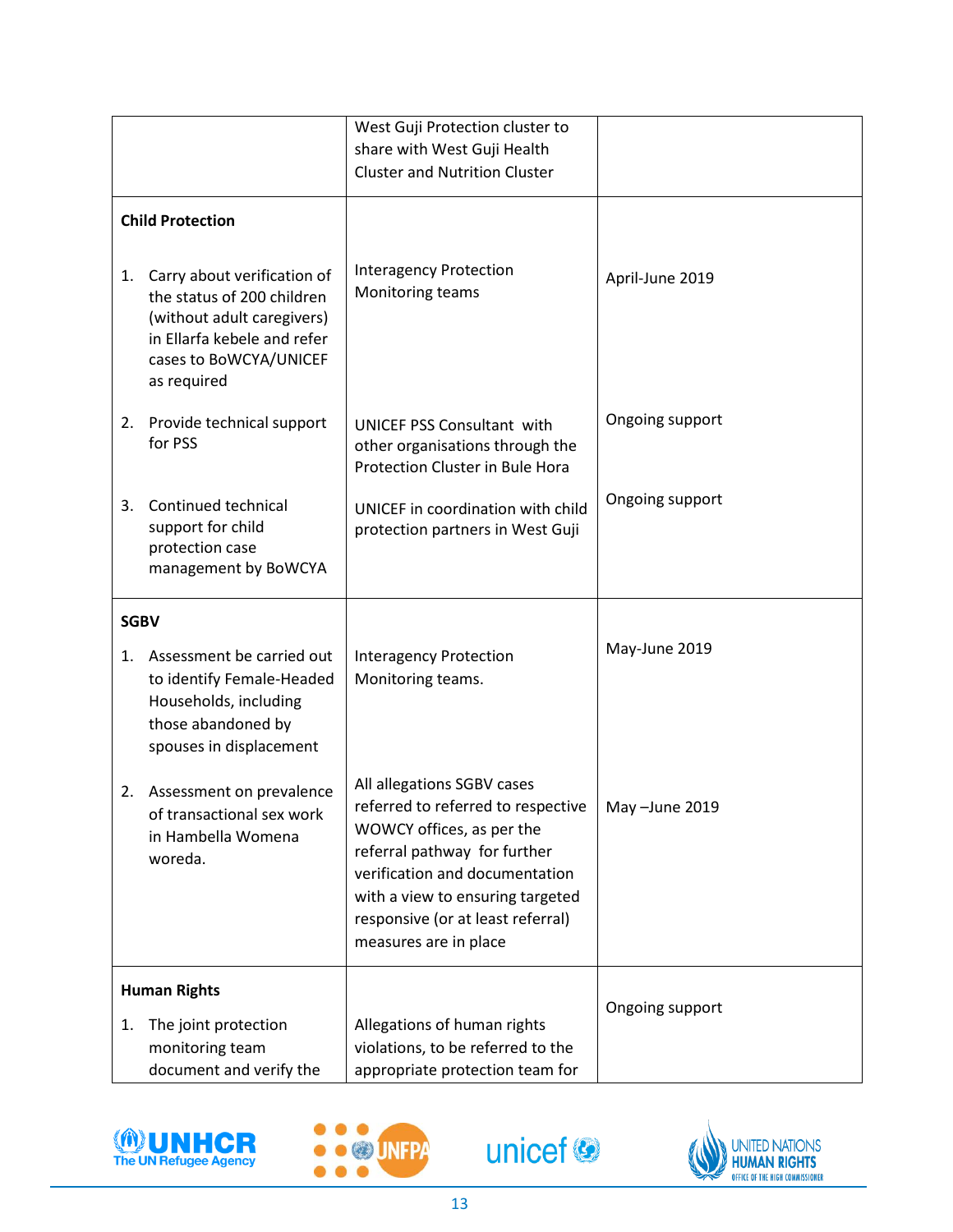|                                    | alleged human rights<br>violations cases and<br>referred them to<br>respective service<br>providers and authorities                                                                                                                                                                        | further verification and<br>documentation, with the aim to<br>ensure targeted responsive (or at<br>least referral) measures are in<br>place<br>The Protection Cluster at the<br>Addis Ababa level and Bole Hora<br>level engage and advocate with<br>zonal, regional and federal level |                  |
|------------------------------------|--------------------------------------------------------------------------------------------------------------------------------------------------------------------------------------------------------------------------------------------------------------------------------------------|----------------------------------------------------------------------------------------------------------------------------------------------------------------------------------------------------------------------------------------------------------------------------------------|------------------|
|                                    |                                                                                                                                                                                                                                                                                            | respective government bodies<br>(police, prosecutors and court) to<br>ensure the accountability on<br>alleged human rights violation<br>cases                                                                                                                                          |                  |
| 2.                                 | Organize capacity building<br>workshop on basic human<br>rights for government<br>officials                                                                                                                                                                                                | OHCHR in collaboration with<br>protection cluster will organize<br>human rights training for<br>responsible government officials                                                                                                                                                       | Ongoing support  |
| 3.                                 | Organize a workshop or<br>dialogue on peace<br>building, conflict<br>mitigation and resolution                                                                                                                                                                                             | On the role of human rights in<br>peace building, conflict<br>mitigation and resolution for the<br>IDPs, returnees, host<br>communities, traditional and<br>religious elders, social structures,<br>local authorities, youth etc.                                                      | <b>June 2019</b> |
| <b>Persons with Specific Needs</b> |                                                                                                                                                                                                                                                                                            |                                                                                                                                                                                                                                                                                        |                  |
| 1.                                 | Persons with specific<br>needs identified through<br>protection monitoring to<br>be registered by the<br>monitoring team and then<br>referred to relevant NGOs<br>who can respond to their<br>needs, or the government<br>Bureau of Labour and<br>Social Affairs (BoLSA) for<br>follow up. | Joint protection monitoring<br>teams in West Guji.                                                                                                                                                                                                                                     | Ongoing support  |